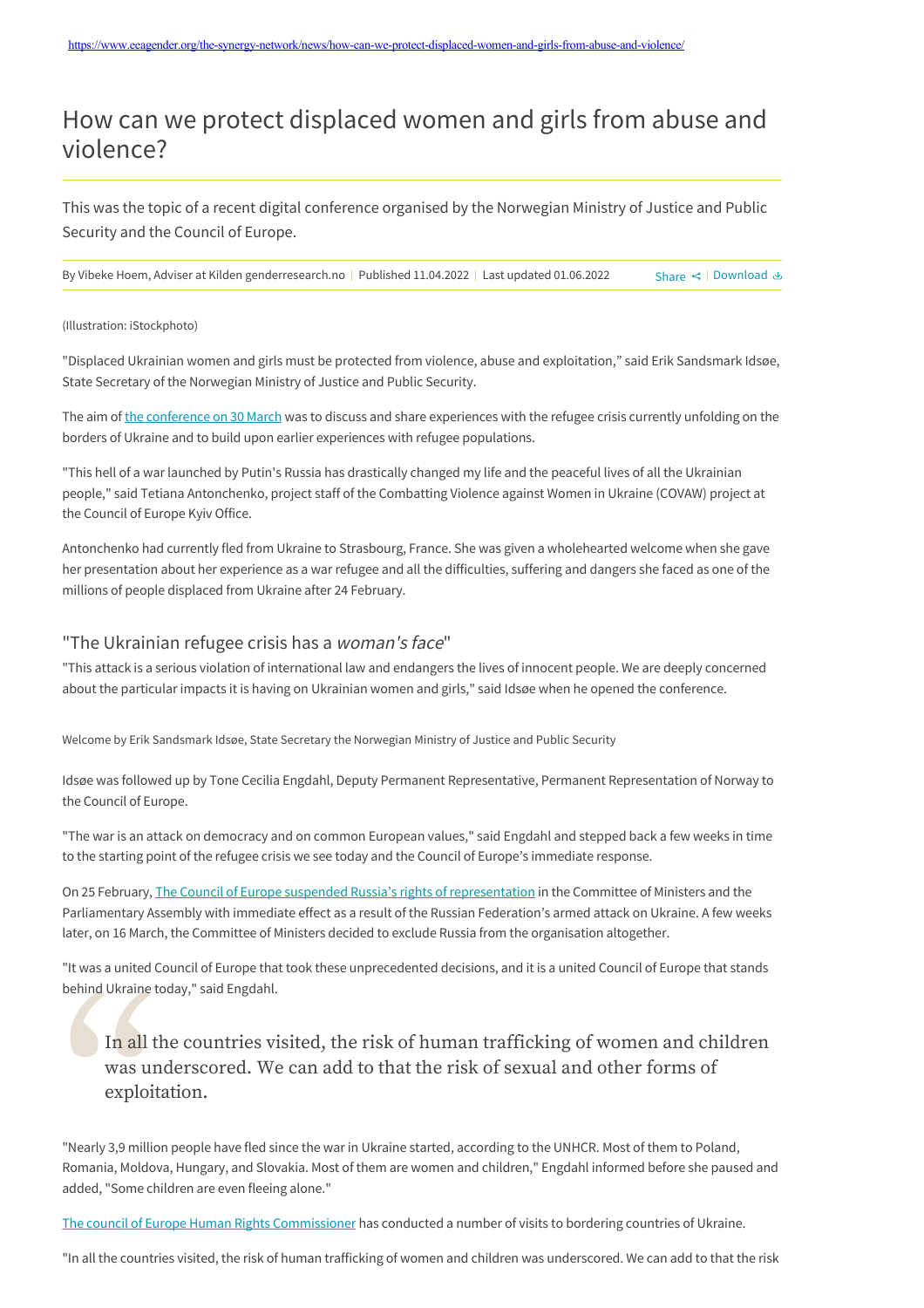of sexual and other forms of exploitation," said Engdahl.

"90 per cent of the Ukrainian refugees are women and children, and we can wholeheartedly echo the statement that the face of the Ukrainian refugee crisis is a woman's face", said Lilja Gretarsdottir, Head of Co-operation Programmes Division, Implementation of Human Rights, Justice and Legal Co-operation Standards (DGI) at the Council of Europe.

She has worked on migration, refugees and internal displacement for several years and for the last eight years on Ukrainian refugees.

### Vulnerability and resilience amongst refugees

The Ukrainian crisis has been characterised as the fastest-growing displacement and humanitarian crisis in our times since World War Two. In addition to the almost 4 million displaced people, there are more than 6,5 million people internally displaced in Ukraine.

Gretarsdottir addresses two themes with specific references to some of the Council of Europe's work over the last years on forced displacement within Ukraine itself: Vulnerability, strength and resilience of refugees. Vulnerability is about immediate needs such as shelter, food and clothing, like all refugee crises.

"There is a high risk of human trafficking, gender-based violence, exploitation and abuse, both within and outside Ukraine. We all know that crises of this nature are known to increase pre-existing and give rise to more trafficking and abuse in transit."

She also adds the psychological and social strain on individuals, families and communities.

It is also crucial that<br>the incredible resilie<br>Ukrainian women and<br>Gretarsdottir stresses the fact that Uk<br>"There are not only immediate needs. It is also crucial that we devise our policies, engagements and measures based on the incredible resilience, strength, knowledge, skills and experience of all these Ukrainian women and girls who have now fled.

Gretarsdottir stresses the fact that Ukraine has been dealing with a massive internal displacement crisis since 2014.

"There are not only immediate needs, there is need for both immediate and long-term measures," said Gretarsdottir.

The second theme Gretarsdottir highlights in her presentation is strength and resilience.

"It is also crucial that we devise our policies, engagements and measures based on the incredible resilience, strength, knowledge, skills and experience of all these Ukrainian women and girls who have now fled."

The third theme Grettarsdottir stresses is the need to harness and share expertise across borders.

"Within Ukraine, a formidable business of expertise on displacement has been built, legal expertise, all sorts of capacity building, massive expertise and experience in terms of addressing psychological trauma, and international actors to train a huge network of social actors, and of course the stress on gender aspects such as gender mainstreaming," said Gretarsdottir.

### "Crucial to protect Ukrainian Roma"

Roma are among the internally displaced people in Ukraine. Valerie Poppe, Project manager in the Roma and Traveller's Team at the Council of Europe, talked about the displaced Roma in Ukraine and the challenges that they are facing.

"Roma women can face further obstacles; they are women, they may not speak the (Ukrainian) language, they may be unfamiliar with administrative procedures, they can also be without identification papers and are sometimes stateless. The lack of ID documents or nationality increases the vulnerability of Roma women and children because they may not be able to leave Ukraine but also because they are at higher risk of human trafficking and exploitation."

"There are reports that Roma are excluded from food distribution, and volunteers saying that they are scared of Roma and that Roma should be assisted by other Roma," said Poppe."

["Among the Roma community and Roma NGOs, there has been massive mobilisation. For example, the international Roma](http://www.ternype.eu/) youth network has established a digital noise board on the padlet application to keep people informed."

Poppe stresses that protecting the Roma women and children refugees is crucial, like all other refugees.

"A key recommendation is that European states should ensure that the lack of Id-documents or other documentation does